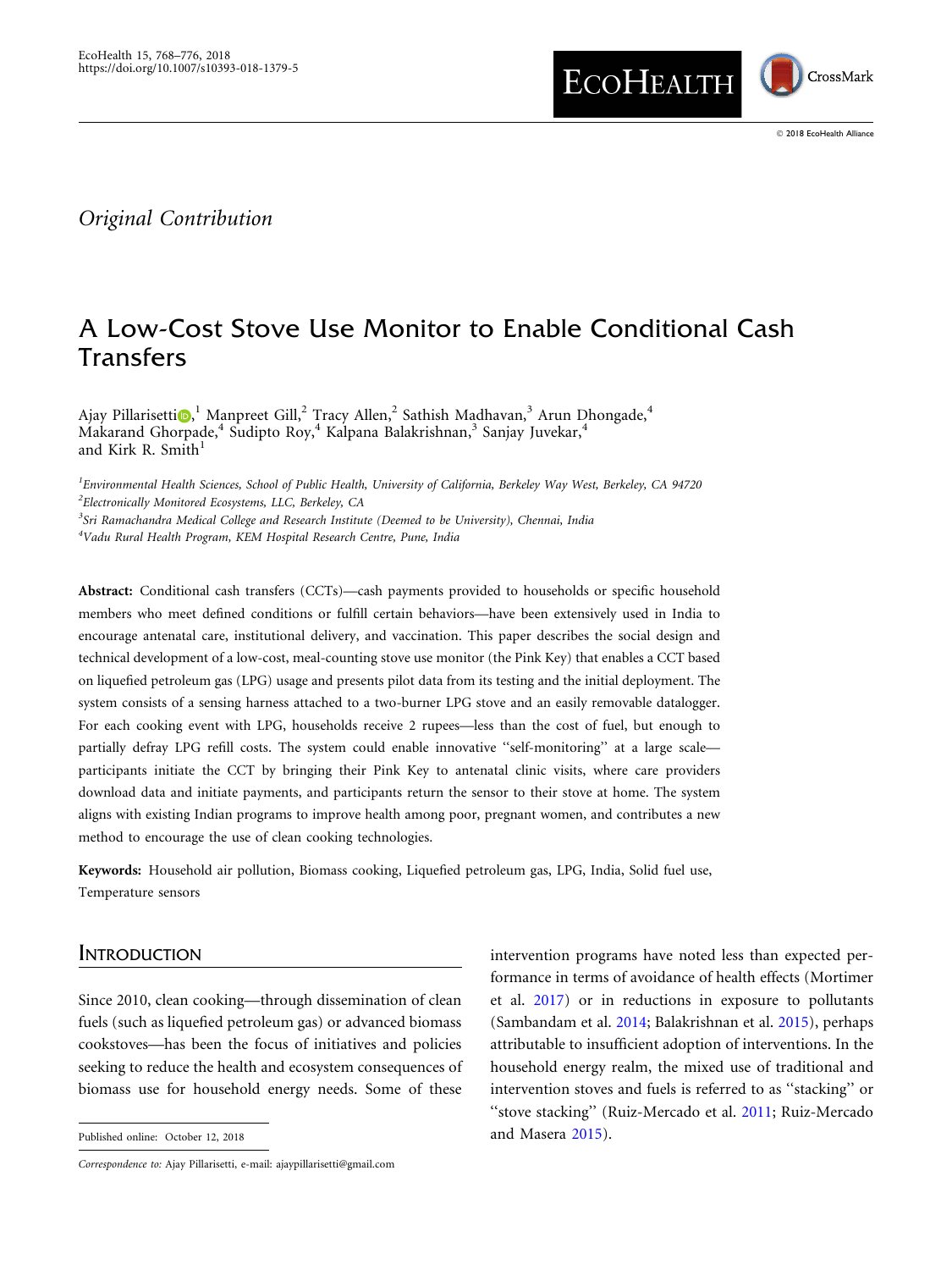Understanding stacking behavior has been enhanced by stove use monitors (SUMs), a suite of time-resolved, unobtrusive, battery-operated, data-logging thermometers that provide detail on how often and for how long people use cooking, heating, and lighting appliances in their homes (Ruiz-Mercado et al. [2008,](#page-8-0) [2013;](#page-8-0) Pillarisetti et al. [2014](#page-8-0); Lozier et al. [2016;](#page-8-0) Piedrahita et al. [2016](#page-8-0)). SUMs have been deployed on traditional stoves and interventions to assess adoption over time periods ranging from a few days to many months.

When coupled with surveys or direct observation, details of stoves and fuels used for specific tasks can be better understood (Ruiz-Mercado and Masera [2015](#page-8-0); Piedrahita et al. [2016](#page-8-0)). In order to achieve desired health goals, stacking of traditional and intervention technologies must be minimized (Johnson and Chiang [2015](#page-8-0))—that is, even occasional use of a polluting stove results in health-damaging exposures.

This realization has led to a growing body of research on how best to understand stove usage and long-term intervention adoption and indicates a need for new ways of encouraging the use of clean cooking technologies and discouraging the use of traditional cooking technologies. One method may be conditional cash transfers (CCTs) payment to households in exchange for fulfilling specific behaviors. CCTs have been used in India (Lim et al. [2010\)](#page-8-0), Mexico (Fernald et al. [2008,](#page-8-0) [2009\)](#page-8-0), Brazil (Lindert et al. [2007](#page-8-0)), and beyond (Powell-Jackson et al. [2009;](#page-8-0) Lagarde et al. [2009\)](#page-8-0) to promote maternal and child health and educational outcomes. CCTs address key clean cooking implementation science domains, including diffusion of innovation, concerns about financial viability of interventions at the household level, and alignment with the existing policy paradigms in countries evaluating clean cooking rollouts (Rosenthal et al. [2017](#page-8-0)).

This paper describes a novel stove use monitoring sensor system designed to enable a CCT to promote liquefied petroleum gas (LPG) use among pregnant women in Junnar, India, as part of ongoing pilot work. The study takes advantage of innovative national policies in India (Smith and Sagar [2015](#page-8-0); Tripathi et al. [2015](#page-8-0)) that extend the availability of LPG in rural areas through targeted social investments to poor families. The goal of our work is to provide policy-relevant suggestions for how to encourage clean fuel use throughout and after pregnancy, beginning soon after conception to maximize benefits to mothers and unborn children during a period of high vulnerability to smoke exposure (Amegah et al. [2014](#page-7-0)).

India's efforts to increase access to LPG (Smith [2017](#page-8-0)) and its history with CCTs targeted at pregnant women (Lim et al. [2010](#page-8-0); Paul [2010](#page-8-0)) provide a supportive environment to explore how to implement a CCT to encourage sustained adoption of LPG—the first of its kind, to the best of our knowledge, applied to household fuels. In subsequent sections, we describe the elements required to implement the CCT: a class of new conditional cash transfer sensors (COCATS), the first of which is a mealcounting SUM, which we call the Pink Key (PK); their deployment in Junnar; and preliminary findings on their performance relative to thermocouple-based SUMs.

## **METHODS**

#### Study Location

Our pilot takes place  $\sim$  60 km north of Pune and  $\sim$  60 km east of Mumbai in Junnar (block), Pune (district), Maharashtra (state), India (Fig. [1](#page-2-0)). Junnar has a population of  $\sim 374,000$  (Commissioner OOTRGC [2011\)](#page-8-0). 55 percent of households use solid fuels (wood, dung, and crop residues) for cooking in Junnar. KEM Hospital Research Centre (KEMHRC) works in rural Pune district through its Vadu Rural Health Program (VRHP), where it conducts nationally and internationally funded public health studies. Villages for this study were selected based on proximity to the VRHP Junnar office and to local LPG distributors, their prevalence of solid fuel use, and the availability of Accredited Social Health Activists (ASHAs), who assisted throughout the study.

#### Intervention Package

Participants in the study receive an LPG stove, two full LPG cylinders, a regulator, and hosing to connect the stove to the regulator and cylinder. This duplicates what is available in the national LPG dissemination program (Pradhan Mantri Ujjwalla Yojana or PMUY) for poor families (not all states provide a stove) (Mittal et al. [2017\)](#page-8-0) and adds a second LPG cylinder to decrease opportunity for breaks in supply, an issue in rural areas where refilling an LPG cylinder can take many days, during which time households likely return to the use of traditional stoves and fuels. The provision of a second cylinder provides a buffer between when a request for a refill is made and when it is received.

The cylinder and stove were delivered and installed by service providers from local LPG distributors, who pro-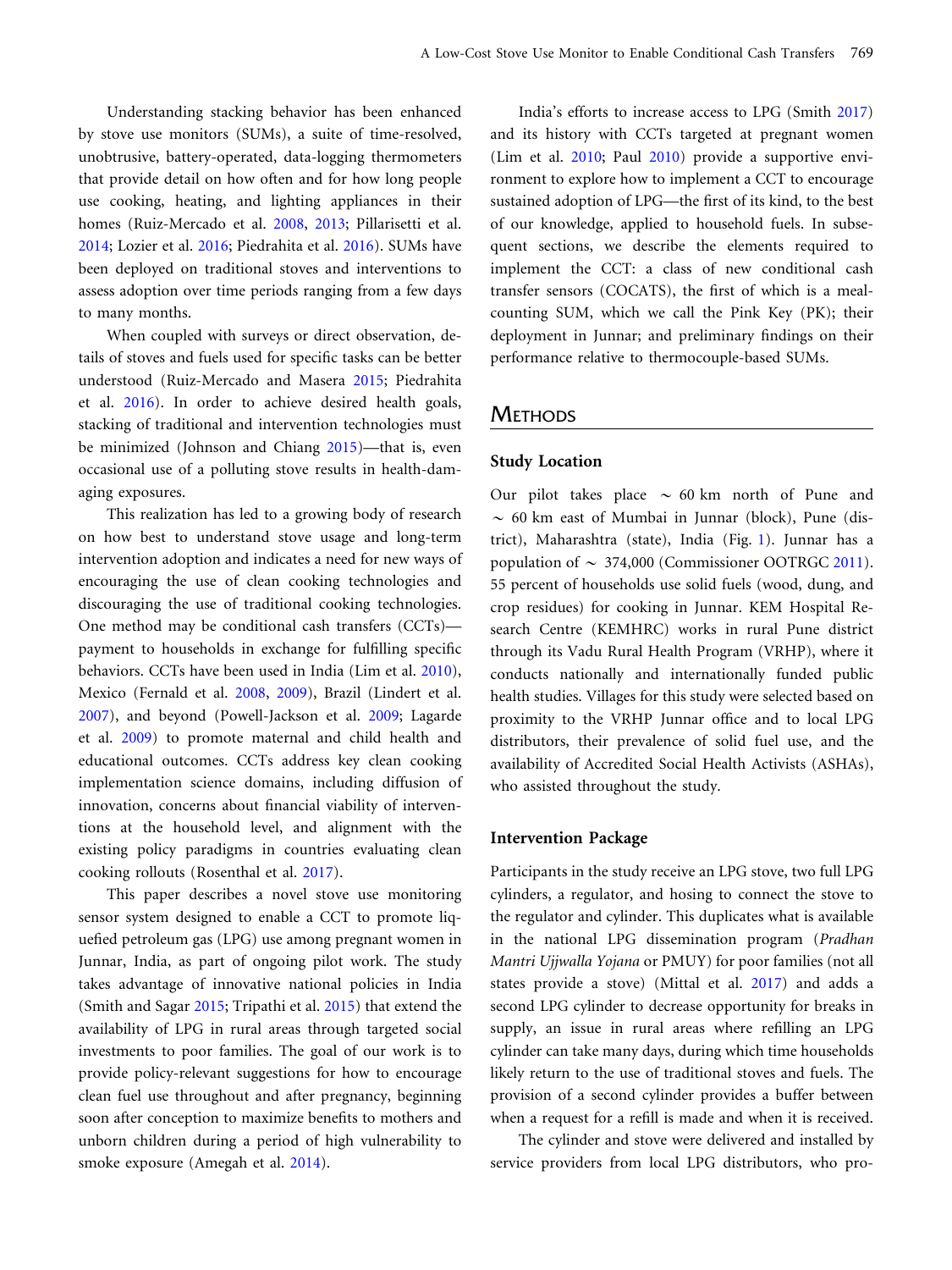<span id="page-2-0"></span>

Figure 1. Study location in Junnar block, Pune district, Maharashtra, India.

vided guidance on usage and safety. This safety messaging was supplemented by our local field staff, who provided additional information on benefits for pregnant women, unborn children, and other household members of clean fuel use. Additionally, households received a table  $\sim 1$  m high with a surface area large enough to hold the stove and to provide a work surface for the cook. Because LPG is heavier than air, the cooking appliance should be placed above the top of the gas supply tank to reduce the chance of accidents in case of a leak. Households participating in the CCT arm of this study received a stove modified to accommodate the PK sensing system, described below.

#### Pink Key Sensing System

To enable a CCT, we created an inexpensive sensing system that consists of two components—a pink, cylindrical mealcounting data logger (Fig. [2](#page-3-0)a) that connects to an LPG Stove (Fig. [2b](#page-3-0)) and a sensing harness installed underneath the operating surface of the stove (Fig. [2](#page-3-0)c). The logger contains a reprogrammable microcontroller (PIC12F675, Microchip Technology, Chandler, AZ, USA) powered by a CR2025 lithium coin cell and a reference temperature sensor. The battery lasts for over 1 year, and the logger can record over 16 million cooking events. The total cost of parts is  $\sim$  15 USD; this would decrease substantially at scale.

The Pink Key attaches to a sensing harness fixed on an LPG stove via a 3.5-mm stereo headphone jack manually installed on the front surface of the stove by drilling an appropriately sized hole in the stove, screwing the jack into the stove, and securing with locally available glue. The PK logger is visible to participants; it serves as a visual reminder of the potential cash benefit of using the stove.

The sensing harness consists of two silicon diodes (Comchip Technology, 1N4148-G, Fremont, CA, USA), which exhibit a linear response to changes in temperature and are rated up to 200°C. Their wires are color-coded to distinguish between the two burners on the stove; the cathode end of each diode is clamped under a bolt approximately 2 cm from the flame, allowing it to heat and cool fairly quickly. The return electrical path for the diodes is through the stove body and back to the stereo jack.

The PK counts meals by comparing its internal reference temperature to temperatures measured on the stove. If the measured temperature of either burner is above the reference temperature by a defined amount (the hot threshold,  $20^{\circ}$ C) for a defined period of time (hot threshold time. 5 min), a meal counter is incremented. To denote the end of a meal, the temperatures of the burners must drop a certain amount below the reference temperature (the cold threshold,  $10^{\circ}$ C) for a defined period of time (cold threshold time, 5 min) to reset the timer. If the temperatures drop below the cold threshold, but for a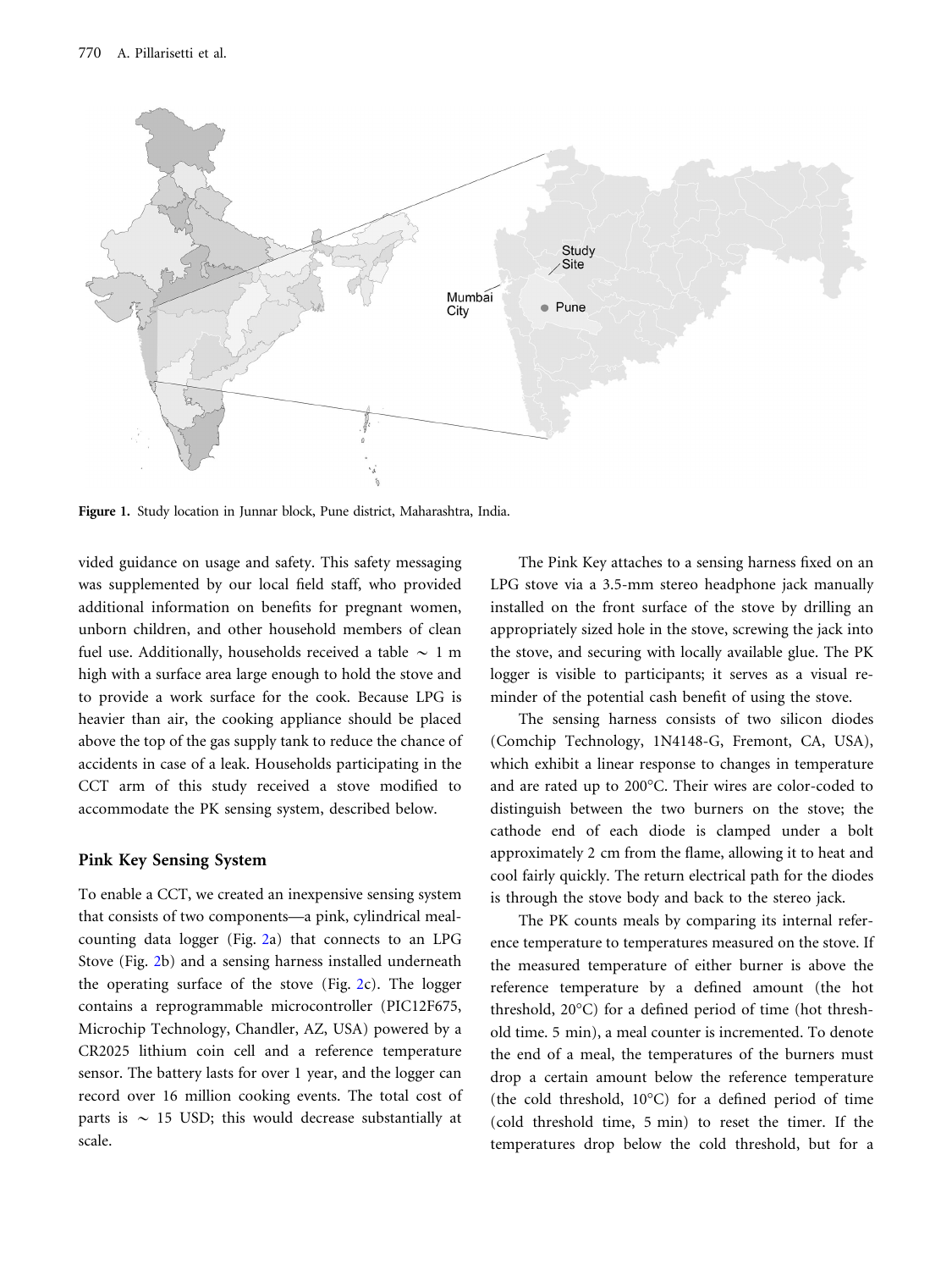<span id="page-3-0"></span>

Figure 2. a-b The Pink Key Sensing System. a The Pink Key mealcounting datalogger. Approximately 1.5" diameter and 0.75" tall with a  $0.5$ <sup> $\prime\prime$ </sup> 3.5-mm headphone jack for mounting on the stove. **b** The mounting location for the PK on the front of a two-burner LPG stove (shown flipped over, resting on its burners). Also visible is the location of the two diodes connected to the bolts near the burners for measuring temperature changes on the stove.

period of time shorter than defined (that is, the temperature rises again), a single meal is counted. The thresholds and times are programmable.

Data are retrieved from the PKs by removing them from the stove and plugging them into a custom downloader which interfaces with a laptop via a serial terminal over USB. When connected, the device provides a menu allowing resetting, downloading, and programming of the PK. When downloading data, a single string of characters from the Pink Key is provided, including its unique device ID, constants related to the meal-counting algorithm, the total time duration of the current deployment in units of 10 s, the total time considered cooking for each burner, and an aggregated number of meals counted during the current deployment without regard to which burner(s) were used.

### Sensor Validation

Two sets of validation tests were performed. First, we evaluated the sensing ability of 43 unique PKs during controlled tests and during routine evening and morning cooking by fieldworkers on a stove at the study's field office in Junnar. The stove was set up with four sets of stereo jacks and four sets of separate probes, allowing four PKs to be evaluated simultaneously. PKs were randomly selected from the complete batch of available sensors and placed into a sampling port, also at random. During the tests in the field office, we compared sensor meal counts with written accounts of the time spent cooking on each burner logged by fieldworkers.

The second test involved deployment of PKs in households participating in the study. For these tests, we also placed continuous, time-stamped, data-logging K-type thermocouple temperature sensors (Datalogger SSN61, Wellzion, Xiamen, China) on each burner to validate meal counts recorded by the PK on the same stove. Thermocouple sensing elements were placed in a standard position on all stoves, but not in the exact location of the Pink Key sensing elements due to lack of mounting space.

To match as closely as possible the measurements made by the Pink Key, the traces from the two thermocouples were merged into a single datastream by taking the maximum temperature at each timepoint across both left and right burners. A threshold algorithm was applied to determine periods of use. Peaks less than 45 min apart were clustered into a single event.

Fieldworkers and field managers kept detailed notes of any issues with installation and steps taken to resolve them. Repairs and modifications to stoves occurred either in the field or back at the field office.

## Ethical Considerations

The study and all procedures performed in the study that involved human participants were approved by the Committee for the Protection of Human Subjects of University of California, Berkeley, and by the Institutional Ethics Committees (IECs) of Sri Ramachandra Medical College & Research Institute (Deemed to be University), Chennai, India, and KEM Hospital Research Centre, Pune, India. Informed consent was obtained from all individual participants included in the study.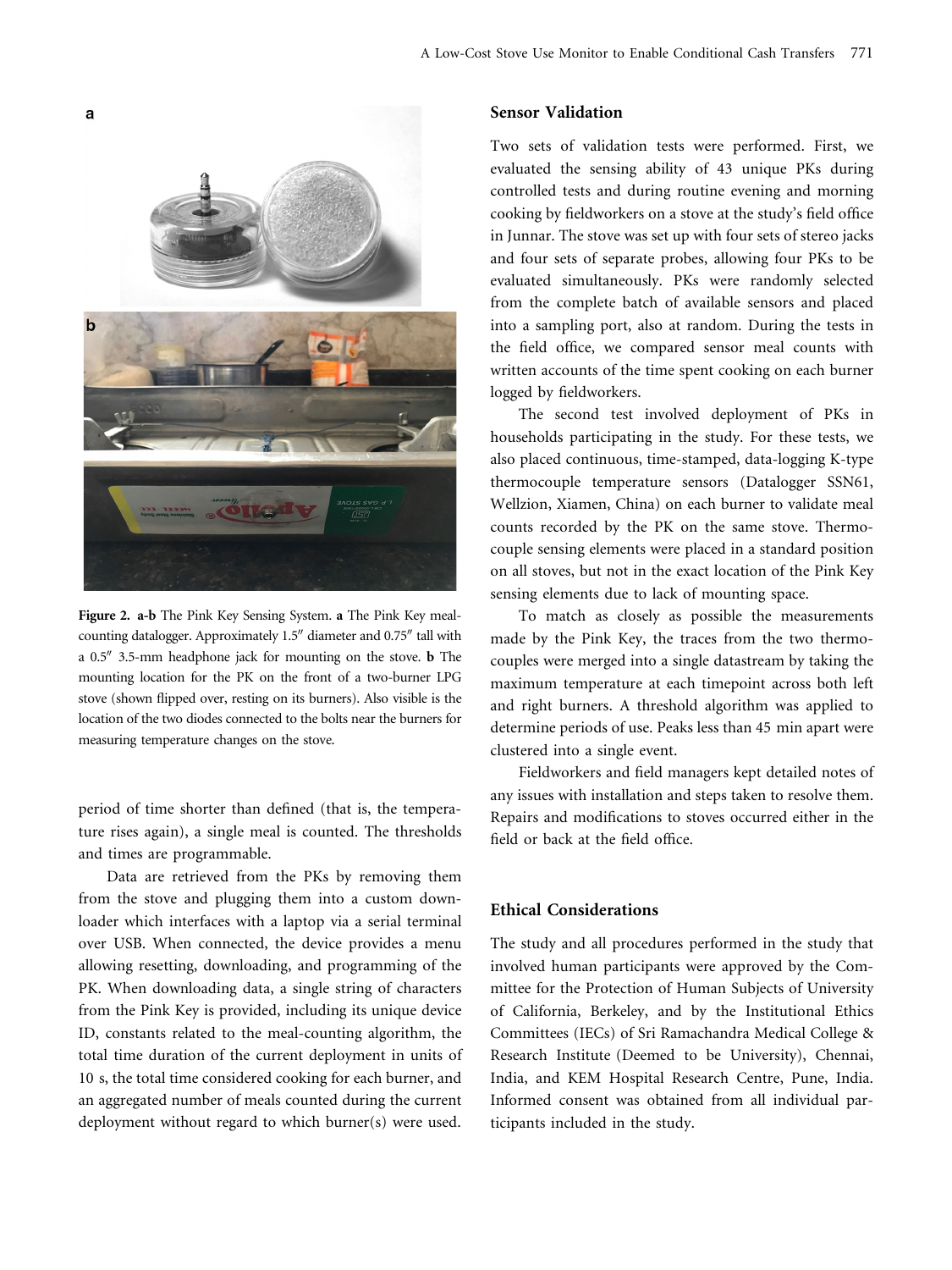## **RESULTS**

## Controlled Tests

In total, 43 unique PKs were evaluated over the course of 71 controlled tests. During 59 of these tests, a pot of water was heated on the large burner to boiling and allowed to simmer for 15 min. After 15 min, the stove was turned off and the pot was removed; the next test was not started until at least 15 min had passed, allowing the stove to cool. These tests evaluated the ability of the keys to count a single cooking event on a single burner. During 90% of these tests  $(n = 53)$ , the PK correctly identified the single cooking event on a single burner. In three cases, the PK logged no data; in the remaining three cases, it logged on average two events more than were observed.

The remaining 12 tests involved evaluating the performance of the PK to detect stove use on both burners. Water was heated to a boil and then left to simmer on the large burner for 25 min. After 10 min of simmering, a second pot of water was heated on the smaller burner for 15 min. Both burners were then turned off and pots were removed for fifteen minutes, allowing the stove to cool. Both pots were returned to the stove and reheated for 15 min and then removed, and the stove was allowed to cool for 15 min. 75% of two-burner tests ( $n = 9$ ) resulted in values measured by PKs matching those observed; the remaining three tests overestimated by one meal.

Overall, three tests (4% of all tests) of two sensors (5% of available sensors) resulted in no data logged by the PKs. In one case, the PK was not properly mounted to the stove. For the other two cases, the sensor was not functioning properly. For 61 tests (82%), the values measured by the PK matched those observed. Six PKs overestimated cooking by an average of 1.5 events  $(SD = 0.84, \text{ range} = 1-3)$  and three PKs underestimated events by 1 (SD = 0). Figure  $3$ shows a Bland–Altman (BA) plot with the mean measurement between the two methods on the X axis and the difference between the measurements on the Y axis. BA plots show the limits of agreement between two measurement methods (in this case, the PK event counts vs the actual event counts).

## Field Tests

Field tests were initially attempted in 28 households. During installation and preliminary sensor checks, over half of the PKs recorded no data or logged no cooking events



Figure 3. A Bland–Altman plot showing the limits of agreement between the Pink Key event counts and the actual event accounts (as logged by the stove user). The middle line is the mean difference between measurements. The upper and lowers lines are the upper and lower limits of agreement (defined as the mean  $\pm$  1.96SD). Points are jittered off their exact location to make them visible. As noted, however, the stove user data cannot be considered perfectly accurate.

when compared to findings from thermocouples. The following failure modes were identified in these households:

- 1. Improperly seated PK. For the PK to function, it must be fully seated in the stereo jack in the stove. In 11 households, the holes drilled in the stove were too large or were not appropriately sanded, preventing the logger from sitting flush in the jack against the stove body. As such, no data were recorded on the PK. Fieldworkers returned to homes and drilled a new hole and reinstalled jacks or used sandpaper to smooth existing holes.
- 2. PK electrical signal not grounded. In three households, the jack into which the Pink Key is plugged was not properly grounded to the stove body, leading to an incomplete electrical circuit. This was a result of error during installation of the harness and/or due to movement of the stove from the field office to the participant's home, during which the sensing elements may have been jostled loose. Fieldworkers rewired sensing harnesses as needed to repair this issue in or near homes.
- 3. Probes disconnected. In four households, sensing probes were not fixed to stoves. This occurred because households cleaned and/or moved the stove or removed the probes. Fieldworkers reattached probes and spoke with household members about care when moving or cleaning the stove.

Invalid sampling periods  $(n = 13)$  either had missing or nonexistent thermocouple data  $(n = 5)$ , no PK data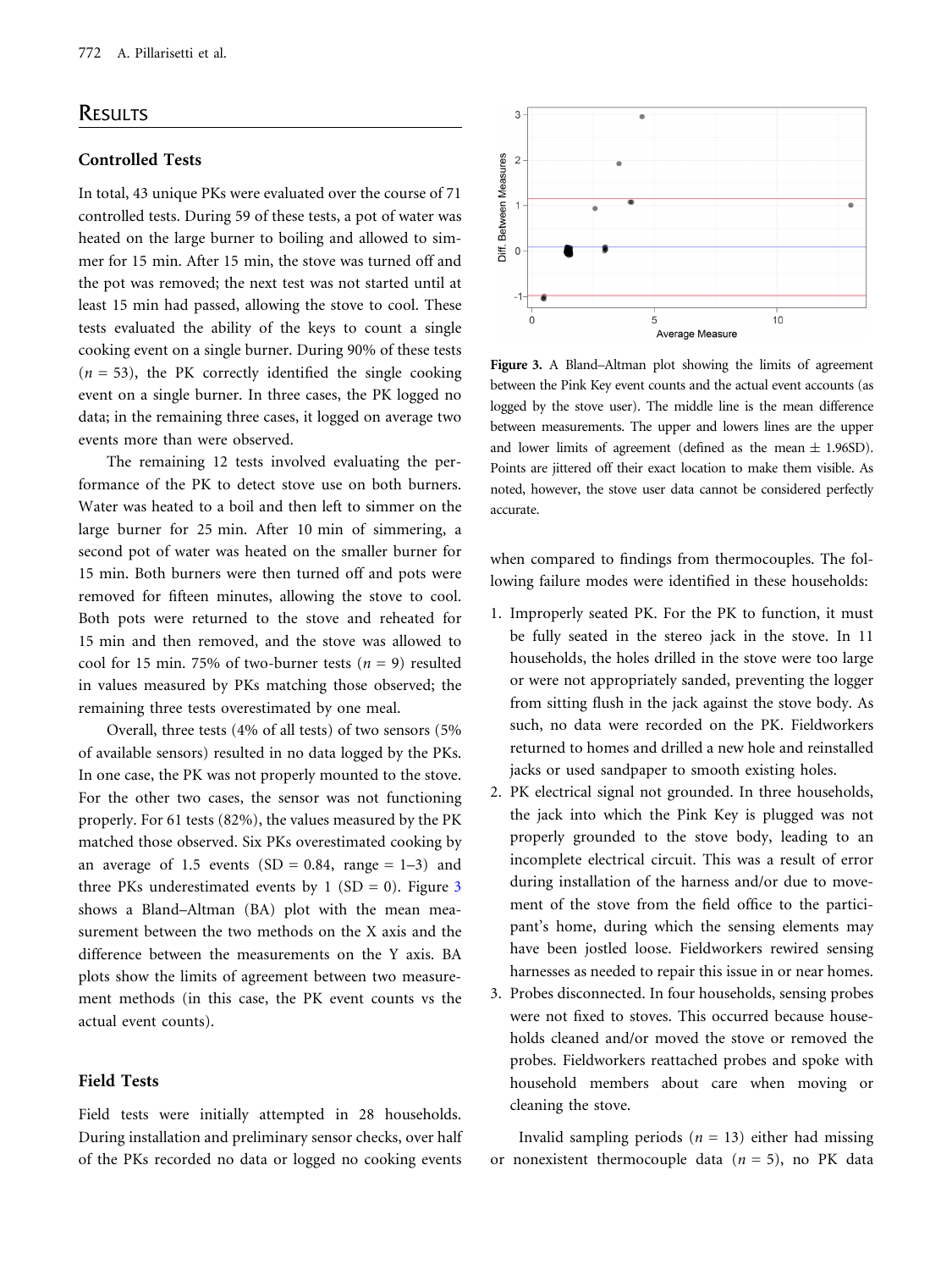$(n = 3)$ , or had malfunctioning PKs  $(n = 6)$  where many meals were recorded by TCs, but none were recorded by PKs. After resolving the above issues, another round of field data collection occurred. The final dataset consisted of valid thermocouple and PK data from 21 households across 31 unique sampling periods.

Measurements in the final dataset were made for on average 6.1 days (SD 2.9, range 3–16) between downloads. PK meal counts exhibited a moderate linear relationship with counts determined from the thermocouple  $(R<sup>2</sup> = 0.35)$ , but were lower on average by 3.5 meals (Fig. 4). PK measurements had a mean absolute error of 8.4 and a root mean square error of 10.9.

## **DISCUSSION**

For clean cooking interventions, as for many others in the health realm, behavior change remains a significant challenge even after a new technology is introduced. One method to address these challenges in other realms, such as prenatal care, has been to provide cash transfers condi-



Figure 4. Relationship between thermocouple-derived meal counts and Pink Key-derived meal counts. The dotted line is a 1:1 line. The solid line is a linear model (Thermocouple counts  $\sim$  Pink Key counts); the shading is the standard error. The bias model fit may be due to differences in the placement of sensing elements and differences in the ways meal-counting algorithms are implemented between the TC and PK.

tioned on specific behaviors. One of the largest and most successful of these types of programs is Janani Suraksha Yojana (JSY) in India (Lim et al. [2010](#page-8-0)), which provides cash transfers to pregnant women upon completion of a series of antenatal care visits and delivery in an institution.

The application of this type of methodology to environmental health issues, such as clean cooking, is challenging. Unlike JSY or CCTs for clinic visits, which require interaction with and observation by a healthcare worker to verify behaviors, payments for clean cooking rely on monitoring stove use. Some solutions, like tracking fuel use solely through self-reported LPG sales or refill requests, may lead to a perverse incentive—participants may use more fuel in order to access more money. Another option, asking about stove use via questionnaire, has in many contexts been a poor predictor of actual use and could lead to poorly targeted cash transfers (Wilson et al. [2016](#page-8-0); Ramanathan et al. [2016](#page-8-0)). Finally, using standard stove use monitoring techniques—which rely on sensors that must be carefully placed, regular downloads using laptops or mobile phones, and intensive data processing—would most likely prove too expensive to be a scalable and sustainable solution.

Our proposed solution—a low-cost, meal-counting sensor system to encourage the use of a clean fuel among pregnant women—seeks to avoid some of these pitfalls. By providing an objective measure of stove use, it eliminates the need for questionnaire-based recall and simplifies analysis related to stove use monitoring data by outputting a simple and understandable metric—the number of meals cooked. Furthermore, in being portable and small, it enables a woman to monitor herself—decreasing the costliness and intrusiveness of household visits to download data. Like other targeted CCTs in India, it only provides subsidized fuel for the period of time between detection of a pregnancy and delivery and thus avoids pitfalls of nonconditioned cash transfers without a clearly defined end. Finally, its upfront cost is lower than for other stove use monitoring technologies, indicating that it could be brought to scale. Other stove use monitoring technologies, like iButtons or thermocouples, cost between 25 and 80 USD per sensing element (between 50 and 160 USD per two-burner LPG stove). Further, it is unlikely that these monitors would be able to be removed and replaced by a participant reliably or easily. However, while our system enabling CCTs shows promise, it has been challenging to implement efficiently and effectively to date.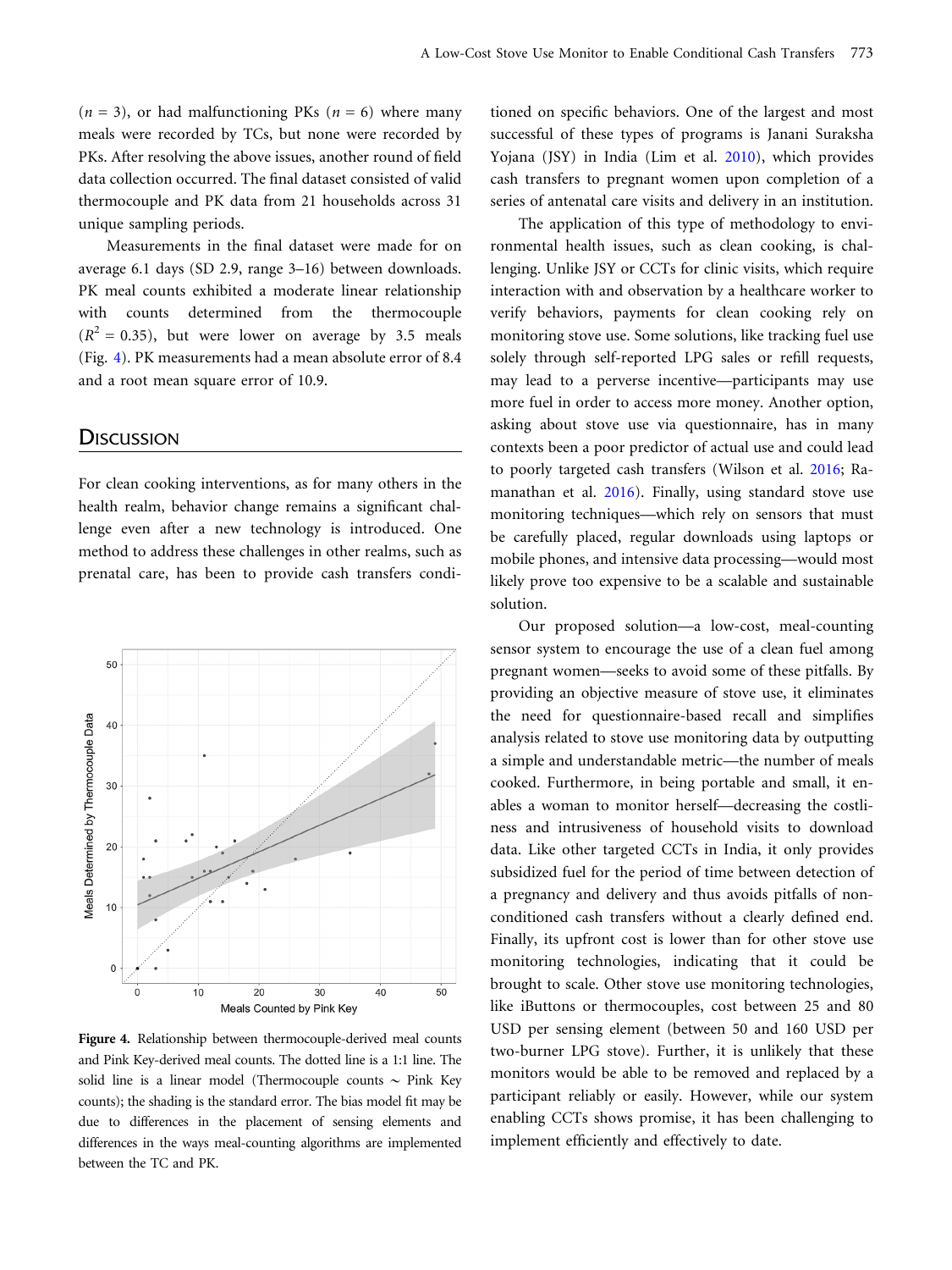### Strengths and Limitations

Our laboratory sensor validation provided substantial evidence that the PK system (1) could detect cooking events that included the use of one or two burners and that it clustered events properly, i.e., treated many short heating events separated by 1 or 2 min as a single event; (2) did not count very short heating events—under 10 min—as cooking; and (3) could detect multiple events when left attached for more than 1 day. We characterized events, not duration of cooking, because they are discrete occurrences that are easily explained to participants and to avoid perverse incentives for burning fuel to get a cash incentive.

Results from the field validation were mixed, beginning with significant challenges in ensuring proper functioning in village homes. Much of this initial trouble—including nonfunctioning sensors and poorly mounted sensing TRS jacks—was due to human error during the setup and deployment of the stoves. Nonetheless, while solvable, these errors indicate that a more robust mounting solution and an easier to install and deploy sensor harness may be needed before using this type of sensor in a larger project. It is worth noting, however, that a large-scale program could take advantage of economies of scale and centralized manufacturing to more professionally and permanently install sensors into stoves, rather than the retrofits performed during this project.

The relationship between use events counted using thermocouples and those counted using Pink Keys was moderate. A number of factors may have impacted the strength of that relationship. First, the algorithm utilized on the PK could not be implemented for analysis of the thermocouple data; the PK uses the difference between an internal measure of ambient temperature and a measurement at each burner to determine whether cooking is occurring. Analysis of the thermocouples, meanwhile, required aggregating two data streams and then using a fairly simple thresholding algorithm to determine cooking events. The algorithm utilized on the TC data was manually verified (not shown) by counting and clustering peaks chosen at random from daily data and comparing to the algorithmically derived data. This does not preclude, however, a fundamental difference in how the two algorithms detect events. Second, the PK and TC sensing elements were differently positioned under the stove and in different proximity to the heat source, potentially explaining some of the discrepancy between the measurements. Future evaluations should place the sensors in

similar positions, where they experience similar thermal profiles on stove components that heat and cool consistently, likely leading to more similar identification of events by the two types of sensors. Finally, the two measurement devices utilize different types of sensing technologies, which may heat and cool differently. We believe that this would have only a small impact on our findings.

A cash transfer conditioned on clean fuel use may not decrease the use of the traditional stove. As part of ongoing work, we are performing a larger (albeit still small) pilot in 50 homes to see how the CCT influences the use of the chula and the LPG intervention stove. We are tracking the use of both traditional and LPG stoves using sensors and keeping detailed logs of fuel refill patterns in these homes. In these homes, we additional ask participants to disable their chula—either by removing it from the home, disassembling it, or by filling it with rocks as an added disincentive for the use of biomass fuels. Findings from this ongoing study will inform the design of the CCT and help decide if it is indeed worth pursuing at a larger scale. Additional CCT modes could also be explored—like paying people to stop using their traditional stove or paying people only when a certain small fraction of cooking is done with biomass. Such modes would require relatively inexpensive and simple ways to monitor traditional stove use, which is challenging due to the wide heterogeneity in traditional stove construction and fuel quality.

Our future work will couple fieldworker observation with thermocouple and Pink Key measurements to better characterize how the PKs are counting LPG stove usage, including refining the time and temperature thresholds that define a meal. A comparison between direct observation and PK counts may be more robust than relying on thermocouple data. Future tests will also better characterize each sensing element's rate of temperature increase and decrease and minimize differences in placement of sensing elements relative to the heat source. Finally, although this project addresses some implementation science domains, future research using implementation science methods may be useful for contextualizing the CCT system by focusing on the suitability of the technology and the incentive and incorporating feedback from participants, including household LPG users, distributors, and policymakers.

## Social Design Considerations

Assuming, with further iteration, that technical challenges with the sensing system can be overcome, we think there is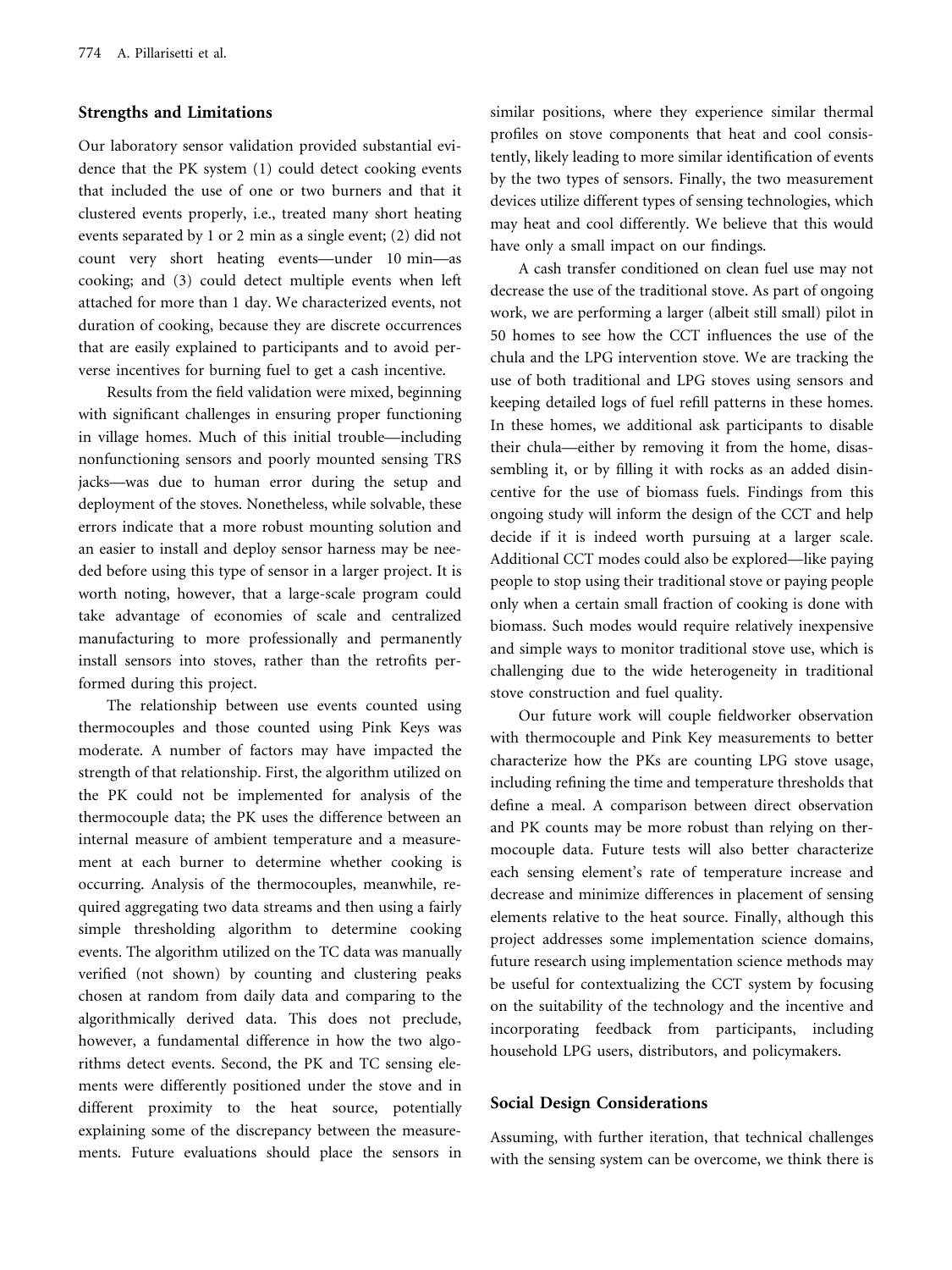<span id="page-7-0"></span>a significant opportunity for this type of sensor to enable a CCT complementary to JSY and other pregnancy-associated schemes in India. Under this scenario, pregnant women could carry the PK with them to an antenatal care center, where data could be downloaded from the sensor and a cash transfer—preferably directly to the women's bank account as is done with JSY, the PMUY programs, and other successful CCT programs—would be initiated. As such, a participant could ''monitor herself'' and reduce intrusive, time-intensive, and costly visits from fieldworkers, while working within a paradigm—cash transfers conditional on clinic visits—that she already understands and utilizes. The additional download time is minimal (approximately 30 s); we are investigating methods to use standalone devices that would be faster.

An issue related to any CCT is how much to pay for the desired behavior. For this study, we decided on approximately half the cost of fuel required to cook a meal, or approximately 2 Indian rupees (0.03 USD). At a higher price—and perhaps even at our chosen price—it is possible that households may use more LPG than is needed for tasks previously performed with biomass. While our per-meal CCT is low, if a cook used the stove twice a day for a month, the resulting CCT payment could meaningfully help defray costs of a refill or provide for other household needs. Future studies could explore optimal values for and methods to deliver this reimbursement.

## **CONCLUSIONS**

Encouraging sustained behavior change around specific health-related goals remains challenging. While much progress has been made in recent years in understanding the dynamics and needs of rural households where clean cooking programs are targeted, less is understood about how best to encourage the consistent use of new technologies over time. CCTs provide one proven method on how to do so across a variety of policy domains and settings, but require careful thought and considerable reframing when applied to environmental health issues to ensure they are properly conditioned and targeted.

Using relatively low-cost sensors, such as the Pink Key described here, to enable CCTs offers a potential way forward. Any sensor-based CCT will require considerable evaluation and testing prior to significant implementation. Vitally, for our ongoing study and any other sensor-based CCT, at least two conditions must be met: (1) the sensor must accurately and unobtrusively monitor the behavior of interest and easily provide reliable summary metrics to those administering financial incentives and (2) the process of using the sensor and initiating cash transfers based on desired behaviors must be frictionless—that is, the sensor and CCT should impose only minimal burden on participants and field staff administering the program.

## **ACKNOWLEDGMENTS**

The authors thank the participating households in and around Junnar for their generosity, time, and patience. We also thank the extended KEM field team for their dedicated and thorough work, especially Avinash Mhaske and Vrishali Meher, who managed CCT field operations. We acknowledge important contributions from and discussions with colleagues at University of California, Berkeley, and at the Implementation Science Network.

## FUNDING

This project received funding through NIH/Fogarty's Clean Cooking Implementation Science Network with support from the NIH Common Fund. The content within does not necessarily represent the view of the funders.

## COMPLIANCE WITH ETHICAL STANDARDS

CONFLICT OF INTEREST The authors declare that they have no conflict of interest.

### **REFERENCES**

- Alderman J (2017) Envirofit announces groundbreaking Smart- $Gas^{TM}$  program offering pay-as-you-cook LPG service for emerging markets [Internet]. Retrieved from: [https://envirofit.org/envirof](https://envirofit.org/envirofit-announces-groundbreaking-smartgas-program/) [it-announces-groundbreaking-smartgas-program/](https://envirofit.org/envirofit-announces-groundbreaking-smartgas-program/)
- Amegah AK, Quansah R, Jaakkola JJK (2014) Household air pollution from solid fuel use and risk of adverse pregnancy outcomes: a systematic review and meta-analysis of the empirical evidence. PLoS ONE 9:e113920–e113923. [https://doi.org/](https://doi.org/10.1371/journal.pone.0113920) [10.1371/journal.pone.0113920](https://doi.org/10.1371/journal.pone.0113920)
- Balakrishnan K, Sambandam S, Ghosh S, Mukhopadhyay K, Vaswani M, Arora NK, et al. (2015) Household air pollution exposures of pregnant women receiving advanced combustion cookstoves in India: implications for intervention. Ann Glob Health. 81(3):375–385